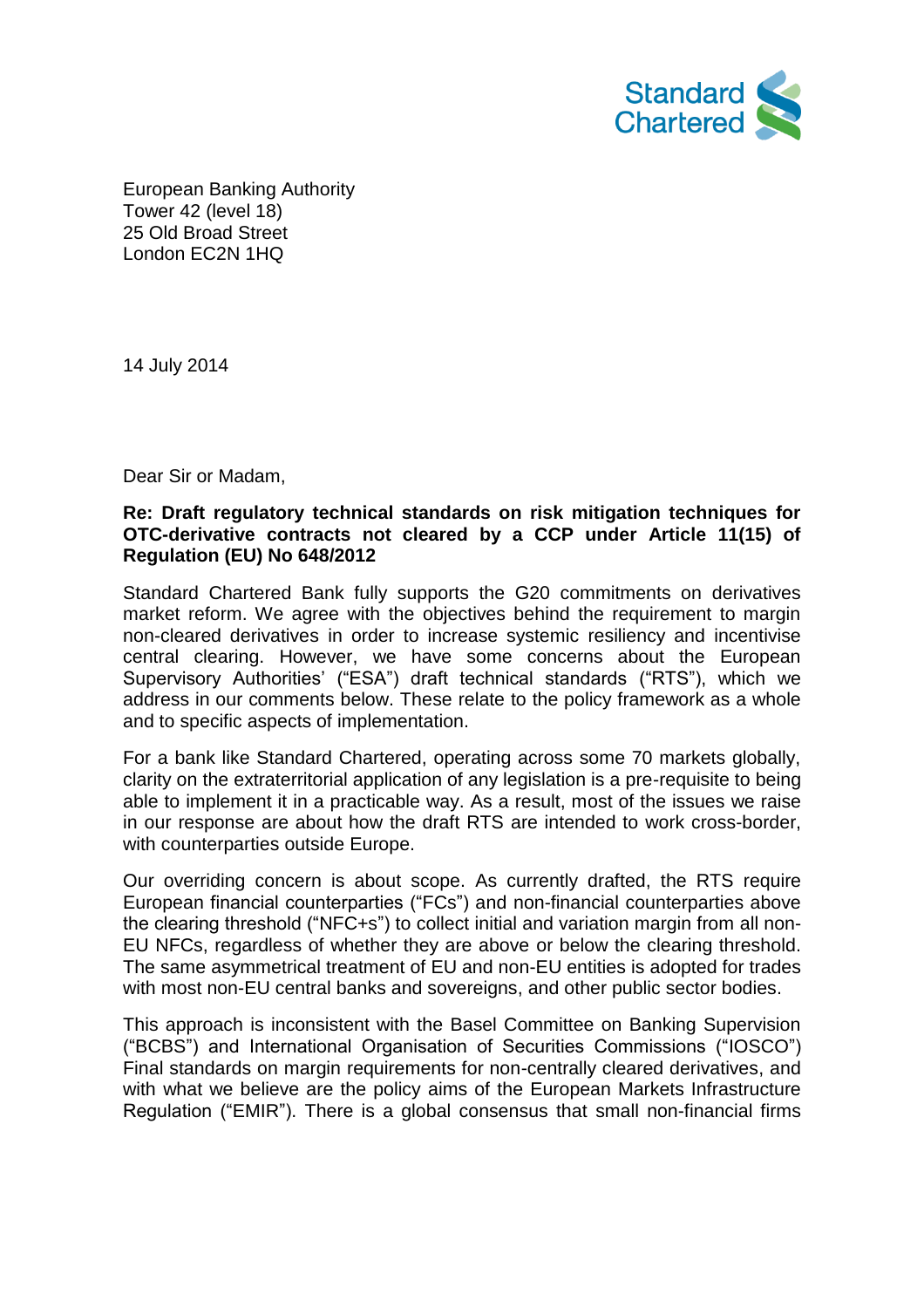

and central banks and sovereigns do not pose systemic risk and should therefore be exempted from the requirement to margin. Many of them would not be in a position to do so anyway – most corporate derivative end users in particular do not have the operational capabilities or the financial resources and flexibility required to manage the liquidity requirements.

Unless changed, the RTS would have a detrimental impact on all EU firms in scope that have a non-EU client base. In particular, as many EU banks operate in third country jurisdictions through their branch network, they would be put at a significant competitive disadvantage compared to non-EU banks: rather than create the operational and liquidity risk of calculating and posting margin, their local non-financial counterparties would most likely either choose to trade with non-EU firms or, if that is not possible, leave their risks unhedged. If end users reduce or stop their use of derivatives for hedging real economy risks, there will be an overall increase in risk in the global economy – precisely the opposite of what the rules are meant to achieve.

We would therefore urge the ESAs to align the scope of the final standards with the policy framework agreed by BCBS IOSCO. Article 11 should be subject to a purposive interpretation, and the scope of entities caught should mirror that of Article 4 on clearing.

Our additional concern on cross-border application is that the RTS give no guidance on how EU firms can collect margin from counterparties in jurisdictions where there is no legal certainty on enforceability of collateral arrangements. There are some emerging markets jurisdictions – most notably China and the Middle East – where this is currently the case, and where EU banks currently use other methods of risk mitigation. If margin now has to be collected, despite the lack of assurance that the collateral can be kept in case of counterparty default, the risk to the bank in question and to the system as a whole is likely to increase. Alternatively, if the ultimate sanction is to stop trading with counterparties from those jurisdictions, EU firms will effectively be shut out of some emerging markets.

Finally, we would stress the importance of global consistency not only on the scope and detail of the rules but also on timing. While we understand that there remains a commitment to the BCBS IOSCO agreed start date of 1 December 2015, the FSB Seventh Progress Report on Implementation of derivatives reform<sup>1</sup> confirms that the EU and the US are the only jurisdictions that have taken regulatory steps in this area so far.

Staggered implementation will be problematic. Derivatives markets are global they operate cross-border. Firms will experience practical difficulties in trying to collect margin from counterparties who are themselves not subject to margin rules. Even a short time lag between different jurisdictions will create an unlevel playing field and risk of regulatory arbitrage. For counterparties outside Europe,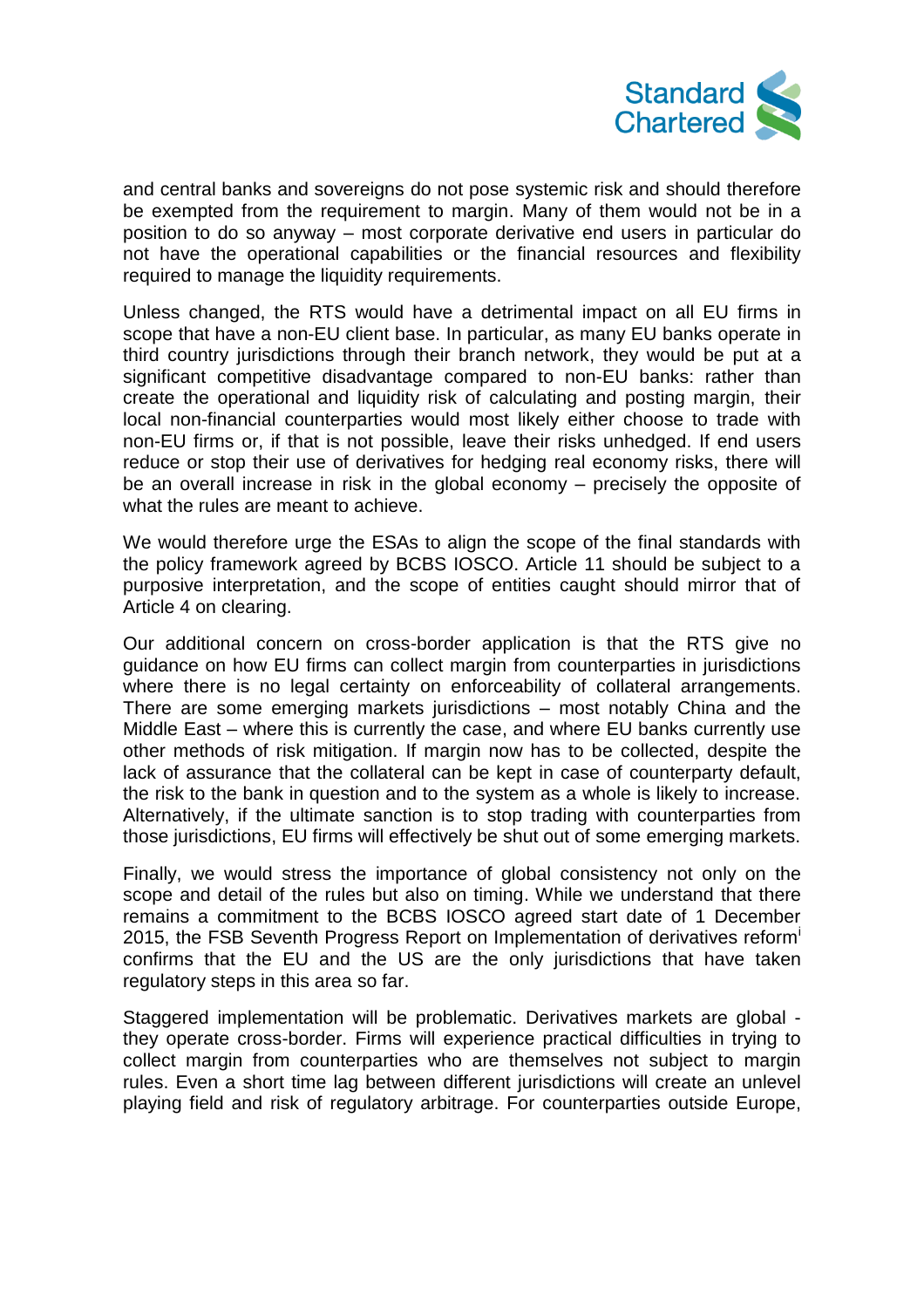

the ability to delay margining even for a few years would be enough of an incentive to move business away from EU entities. Many will be reluctant to engage without first having clarity on their own requirements.

We would therefore urge the European regulators to continue to continue to work with the Working Group on Margining Requirements ("WGMR"), set up by BCBS IOSCO, to ensure that the timetable for implementation is realistic, and aligned as much as possible across different jurisdictions.

If you have any questions or wish to discuss further, please do not hesitate to contact us.

Yours faithfully,

Will M hld

Keith Macdonald

**Chief Operating Officer, Financial Markets**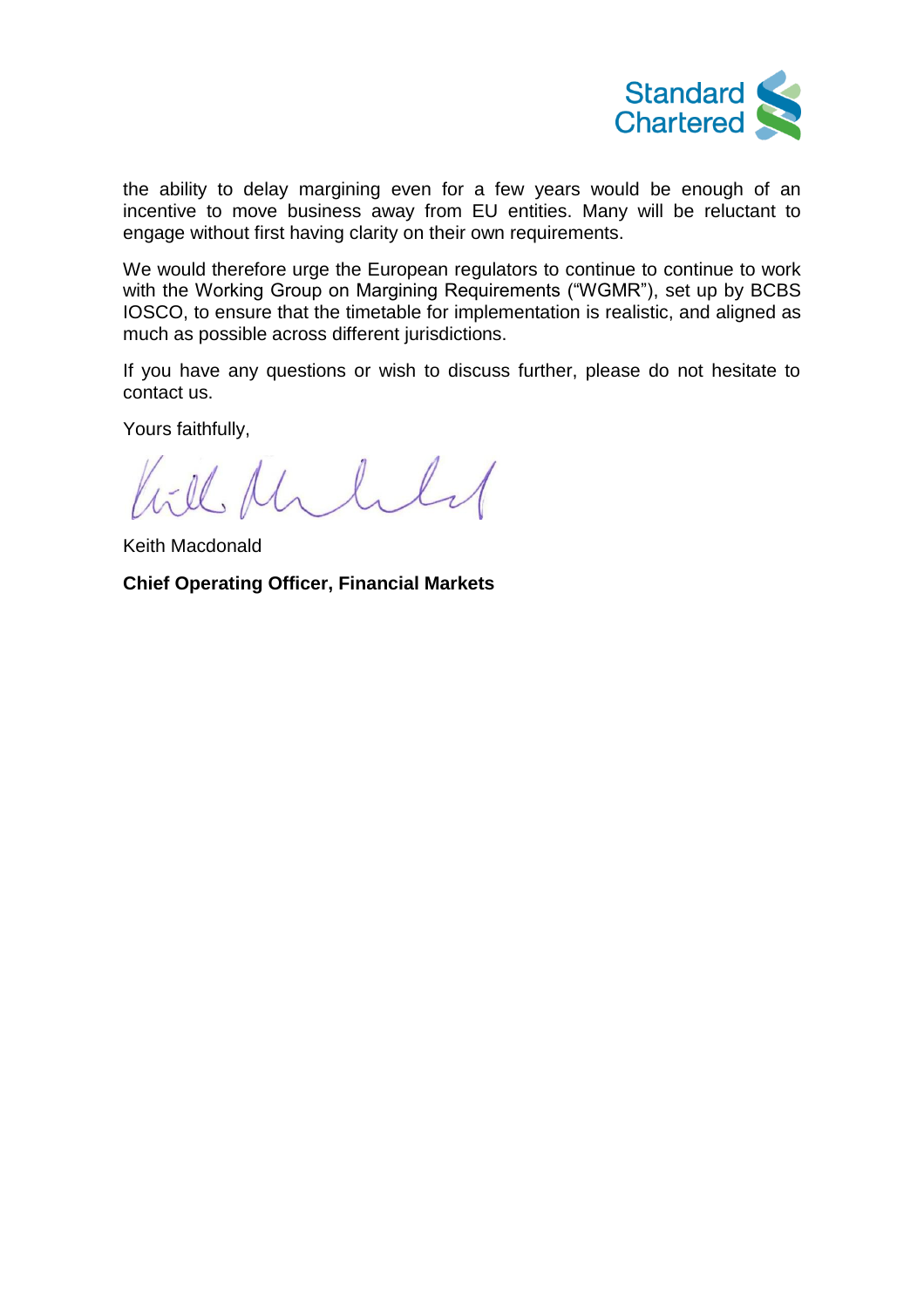

**Question 1: What costs will the proposed collateral requirements create for small or medium sized entities, particularly types of counterparties and particular jurisdictions? Is it possible to quantify these costs? How could the costs be reduced without compromising the objective of sound risk management and keeping the proposal aligned with international standards?**

We are not convinced that the costs of requiring EU firms to collect margin from a range of non-EU counterparties have been properly reflected in the ESAs' impact analysis. The asymmetrical treatment of non-EU NFC-s and central banks/sovereigns compared to their EU equivalents is likely to have a significant impact on both the EU firms and the markets in which they operate. It is also inconsistent with the BCBS IOSCO standards, which explicitly state that: "the margin requirements need not apply to non-centrally cleared derivatives to which non-financial entities that are not systemically important are a party, given that (i) such transactions are viewed as posing little or no systemic risk and (ii) such transactions are exempted from the central clearing mandate under most national regimes"<sup>ii</sup>.

# Impact on non-financial entities below the clearing threshold

Based on our extensive experience in over 70 markets, we are certain that many of our non-financial clients will have neither the ability nor the appetite to post margin. Outside financial institutions, exchanging any kind of margin is not a standard practice. This is not surprising - for corporates using derivatives for hedging purposes, managing the risk of those transactions is a core part of the service provided by their banks. Emerging markets-focused banks like Standard Chartered have built business models around their strength to understand and manage various types of risks related to dealing with clients in these markets. Credit lines are extended without any obligation for the parties to exchange collateral - a practice entirely consistent with the credit intermediation function of a bank.

Most non-financial entities – wherever they are based - do not have the operational, administrative, legal or system capabilities to calculate and exchange margin. More fundamentally, they do not have access to pools of collateral or readily available liquidity: they do not take money from depositors or have access to central banks, so they are not in a position to raise funds quickly.

Sourcing collateral and acquiring capabilities to margin (or outsourcing them) mean significant costs. This is money that corporates would otherwise be spending on the real business of what they do, such as product development or research – ultimately those things that policy-makers rightly believe are good for the economy. Above all, the obligation for these entities to manage margining would create liquidity risk, which these firms would have to manage by reducing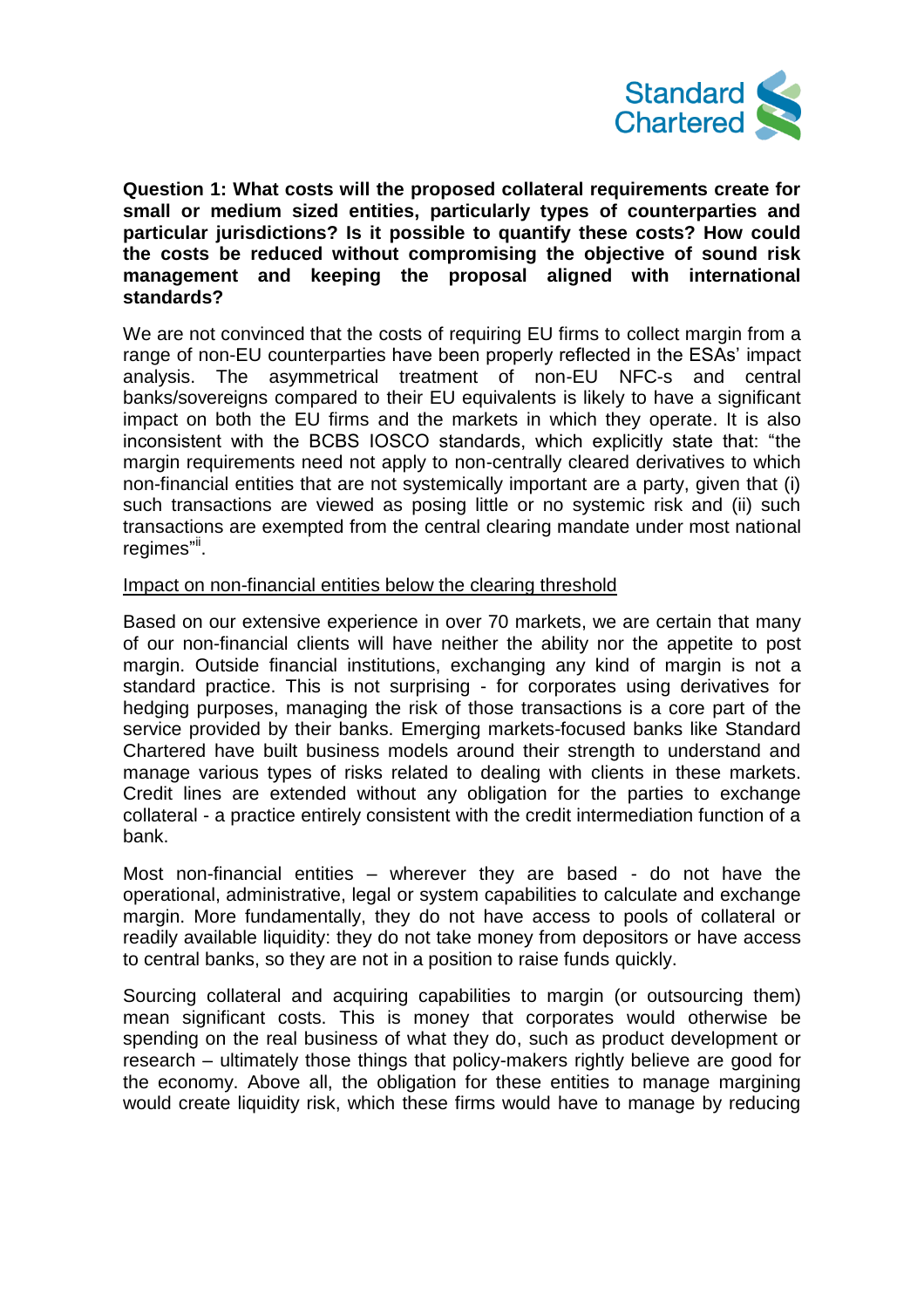

investment in the rest of their business, thereby creating a drag on the real economy.

There is no reason why they would choose to incur higher costs if they can continue transacting on existing terms with other banks not subject to these or similar rules. Alternatively, if they cannot get the same service elsewhere - either because there are no local banks that can provide it, or because those banks also have to collect margin under their local regulation - they may choose to leave their risks unhedged, in full or in part. This would result in an increased risk to the real economy.

As stated in the executive summary, the RTS would have a detrimental impact on all EU firms in scope that have a non-EU client base. Many EU banks operate in third country jurisdictions through their branch network, so they would be put at a significant competitive disadvantage compared to non-EU banks.

However, it is not only the EU banks and their clients that will be impacted. Many EU non-financial firms will also be affected, as they frequently have investments in non-EU entities that would be subject to margin requirements. Some may also have a non-European NFC-s in their group. The response to the ESAs' consultation by the UK Association of Corporate Treasurers<sup>iii</sup> points out the consequences for the latter.

In the infrastructure sector, for example, large EU manufacturing non-financial entities often establish joint ventures with utility operators in emerging markets. Those utilities need long-term hedges for both interest rate risk on their long term debt and for foreign exchange hedges on the purchase of heavy industrial equipment. Typically, these investments and contracts lead to a direct trade with the EU and the EU sponsor. A project utility of this kind would have relatively fixed cash flows and little scope to create surplus liquidity for margin requirements, even if it were able to forecast the requirements easily. Reserving liquidity for margin would have a direct impact on such an entity's levels of leverage and therefore the amount of equity needed to be invested. This will, in turn, affect the potential for the project to generate economic growth and trade with the EU partners, and it would also conflict with the stated aims of both OECD and G20 to encourage institutional long term investment financing.

In cases such as these, the relatively less well-developed local banking system will sometimes be unable to service those entities' financing and hedging requirements, especially for hedging long-dated contracts. The EU banks play a key role in partnering with the EU project sponsors - a role which local banks are unlikely to have the full capacity or risk appetite to service. Without the ability to hedge risks, some of the projects would never materialise as they would to too risky and too expensive.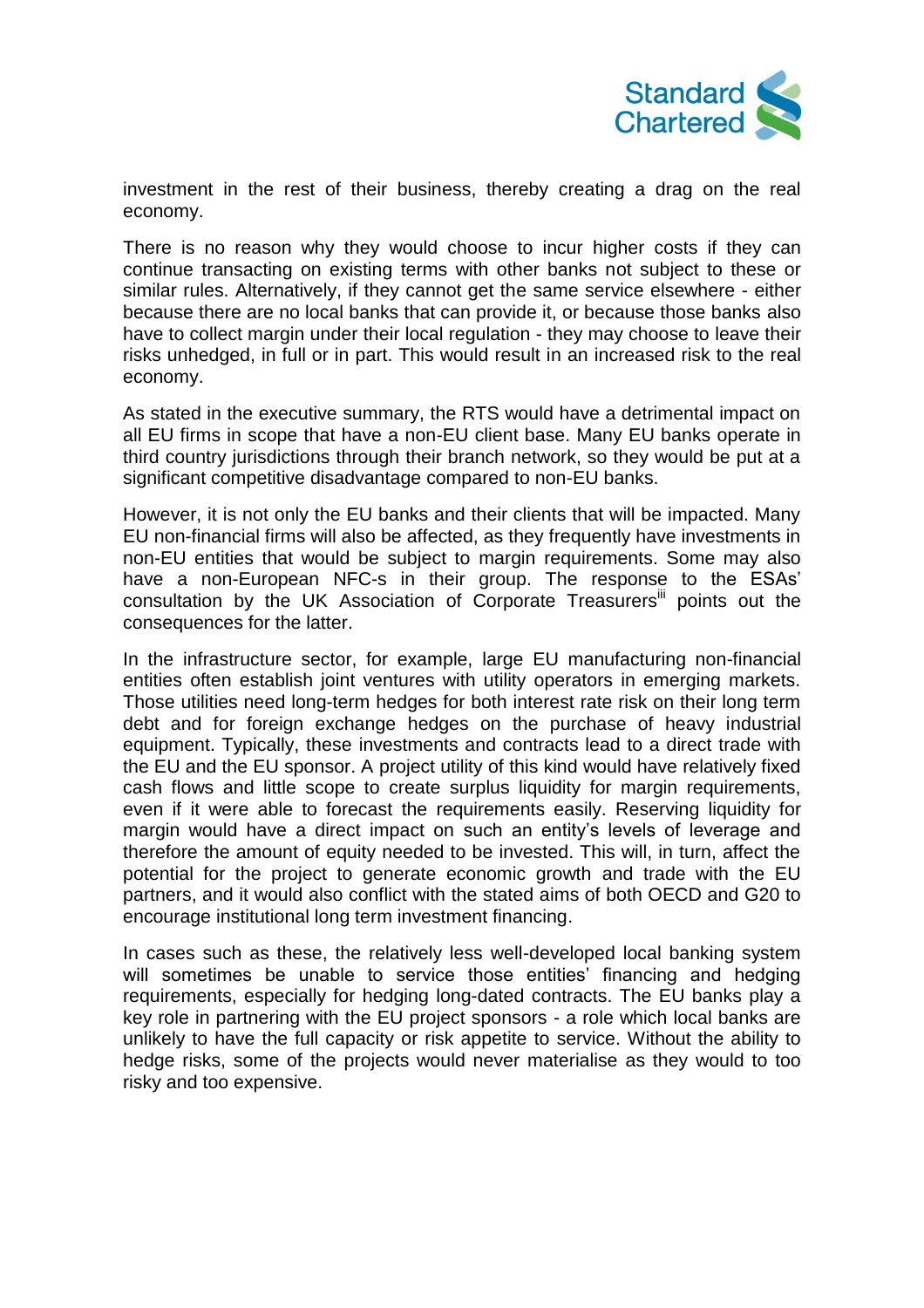

The introduction of thresholds, in particular the Eur 8bn threshold below which initial margin ("IM") does not need to be exchanged, only solves a small part of the problem. While it may serve to reduce the universe of clients from whom initial margin would have to be collected, those caught are still using derivatives for hedging purposes and are arguably no better positioned to margin than any other corporate.

For those that remain below the threshold, the requirement to post variation margin ("VM") will be a sufficient deterrent from trading with EU entities. Daily variation margining may be common between financial counterparties, as the ESAs' cost benefit analysis points out, but for non-financials, not only is it relatively rare but it would pose many of the same practical difficulties as those described above.

The inclusion of foreign exchange ("FX") in the scope of VM (which was left to the discretion of national competent authorities in the BCBS IOSCO standards) exacerbates the problem. It is precisely these products that are most used by nonfinancial firms in emerging markets, and for obvious reasons: there is a real need for FX hedging in all markets which use USD for trade and investment but have a different local currency. (A survey by  $ISDA<sup>iv</sup>$  shows that some 76% of derivative turnover in Asia is FX OTC derivatives, with interest rate derivatives a distant second with 18%). This is why we have in our responses to BCBS IOSCO consultations argued that FX products should be explicitly excluded from the scope of both IM and the VM. Regulators could risk replacing a small, second order risk – the credit risk associated with the FX transaction – with a much larger first order risk that clients stop hedging their FX exposures altogether.

# Global consistency

More generally, the impact of the EU rules on derivatives markets globally will depend in part on if and how other jurisdictions choose to implement the BCBS IOSCO standards. It is difficult to talk about global consistency without knowing the detail, but a unilateral move by the EU authorities to change entity scope is likely to be unhelpful under any scenario.

If other regulators follow the global standards faithfully, EU firms operating outside Europe will be at a competitive disadvantage to their peers. This will be felt across their entire client franchise and not just their derivatives business. Conversely, if each jurisdiction follows the EU model and affords a preferential treatment to its own corporates only, the global derivatives market is likely to fragment further along national or regional lines, to the detriment of cross-border trade and investment. If we end up with a combination of both, as seems plausible, at the very least there is a real risk of regulatory arbitrage.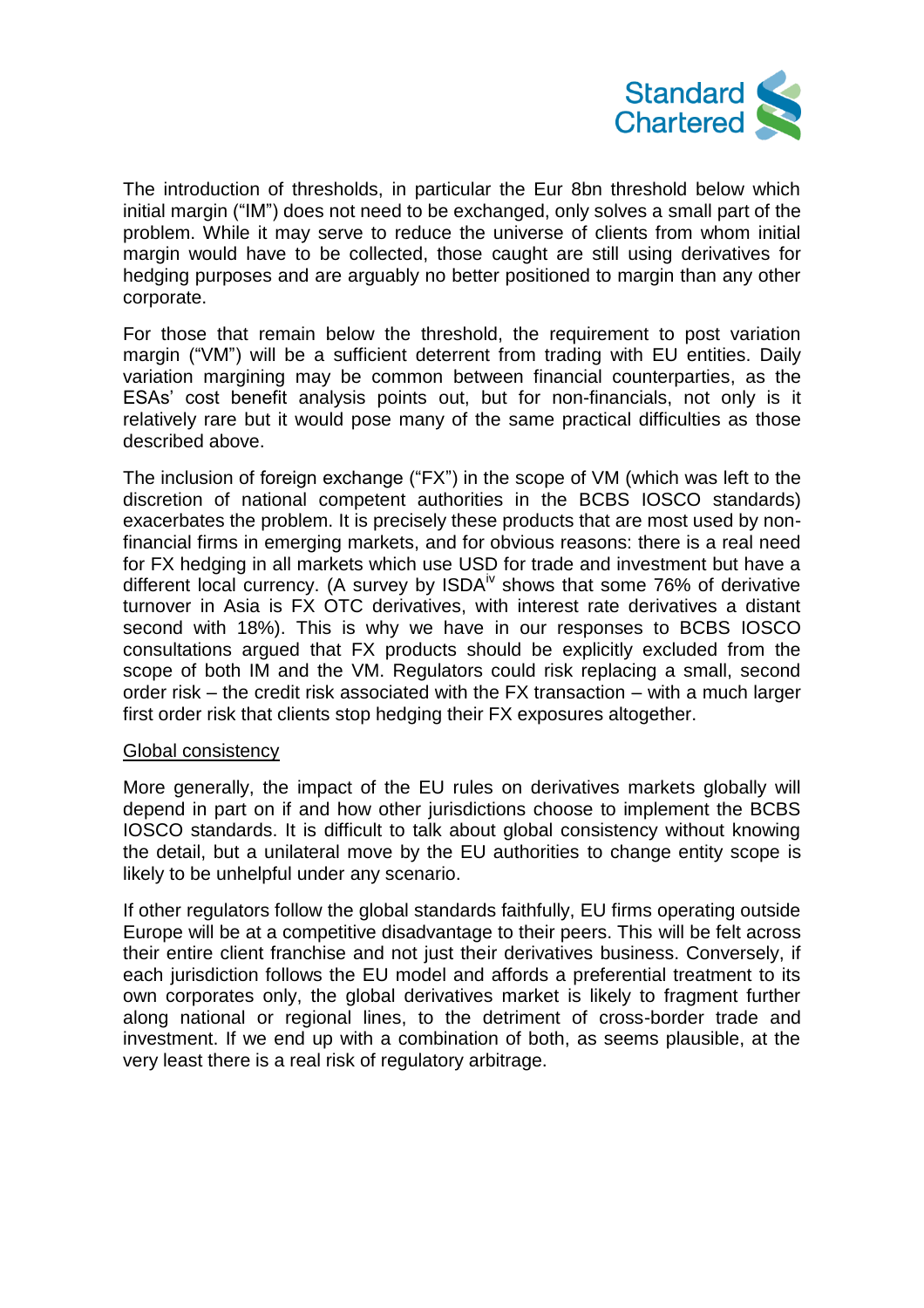

We would urge the EU regulators to revise the RTS in light of their commitment to international agreements, and permit EU entities subject to the margin rules to exclude non-EU NFC-s from the requirement to post either initial or variation margin. As the UK Association of Corporate Treasurers pointed out in their response the BCBS IOSCO consultation on margin standards, meeting the needs of non-financial firms is the reason why derivatives markets exist in the first place. It would be perverse if these non-systemic firms, which form the backbone of the real economy, end up being the collateral damage of rules designed to deal with large financial institutions. It would also be unjustifiable for Europe to treat its own firms differently from those in other jurisdictions.

# EMIR Level 1 drafting

We understand the reason cited by ESAs for the different treatment of non-EU counterparties are restrictions under EMIR Level 1 which require margin to be collected for all uncleared OTC derivatives, with no geographical or entity limitations. We also understand that the obligation to collect margin is not imposed on EU NFC-s, which is how they can be taken out of scope via Article 2 GEN in the RTS, and that the scope of exempt central banks under EMIR is currently limited to EU, US and Japan only.

However, EMIR Level 1 drafting seems far from clear. For example, it could be argued that Article 11 provisions apply only to transactions undertaken between EU FCs and NFC+s - and that is in fact how the ESAs themselves initially interpreted them. The Discussion Paper<sup>v</sup> on margin published in 2012 states: "Although the mandate for draft RTS analysed in this discussion paper does not leave room for outlining a third country regime to the exchange of collateral, it is essential that transactions between EU counterparties and non-EU counterparties are also subject to margin requirements."

It could also be argued that if margin has to be collected for all OTC derivatives, without any limitations, FCs and NFC+s would already need to be compliant with Article 11, whereas the Commission has already clarified in their FAQs that this is not the case, and that existing collateralisation procedures are sufficient while the RTS are being developed.

In our view, the provisions in Level 1 Article 11 offer more flexibility than the narrow interpretation put forward in the draft RTS allows. In particular, it is evident from the mandate given in EMIR Level 1 under Article 11(15)(a) for ESAs to specify the level and type of collateral, and from the RTS drafting on IM thresholds and minimum transfer amounts ("MTA"), that EMIR contemplates that some trades will not be margined at all – in other words, collateral does not have to be collected in all cases. EMIR Article 11(4) supports this interpretation, as it allows FCs to hold capital to manage the risk not covered by the exchange of collateral under Article 11(3).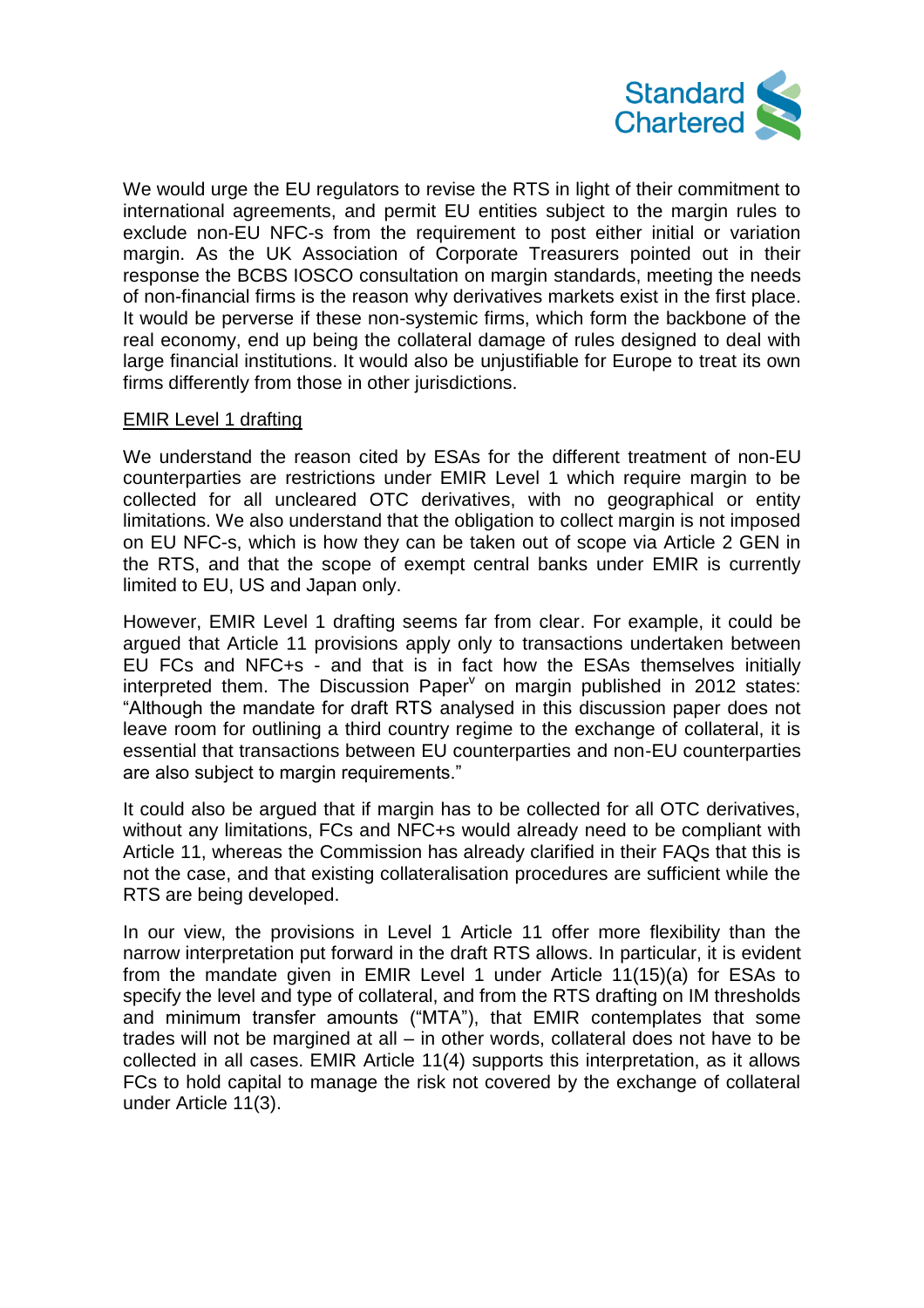

Recital 24 and Article 11 should be read in the context of the broader policy objectives of the G20 derivatives reform as a whole, and the EU legislation which implements it. The overall aim for both is to reduce systemic risk and promote central clearing. There is a consensus that NFC-s do not pose any systemic risk – their derivatives trading is used to hedge against commercial risks directly related to their commercial or treasury financing activities, and not for speculative purposes. They were therefore not subject to many of the detailed regulatory requirements that followed.

There also seem to be no good micro-prudential reasons for a different treatment of non-EU corporates: the risk posed by these entities is arguably no different from that posed by their EU equivalents, and banks already hold capital against derivative exposures to them. Excluding them from scope would not compromise the objective of sound risk management.

It is on this basis that EMIR draws the entity scope for the mandatory clearing provisions. It is also how the Capital Requirements Regulation deals with the CVA exemptions and how the Markets in Financial Instruments Regulation formulates the mandatory trading obligation for derivatives. In all cases, non-systemic financial institutions are afforded a more proportionate treatment, and there is no difference between EU and non-EU entities.

To make a distinction based on geography for margin rules alone would violate the spirit of not only the global agreements but also of what has already been agreed across a whole body of European legislation. The purposive interpretation of EMIR would therefore exclude all NFC-s - irrespective of where they are established - from the requirement to post margin to EU firms.

The RTS Article 2 GEN should therefore be redrafted to state that margin only has to be collected from non-EU entities that would be FCs or NFC+s if they were established in the EU, with the same thresholds available to all. This would align the scope of Article 11 with that of Article 4 on mandatory clearing, which we believe was the policy intention behind EMIR. It would also address concerns raised by BCBS IOSCO – they state that: "Ensuring consistency between entities that are subject to the central clearing obligation for standardised derivatives and those entities that are subject to margin requirements for non-centrally-cleared derivatives is desirable because any inconsistency may create various market distortions (e.g. by creating preferred counterparties) and could permit regulatory arbitrage."<sup>vi</sup>

The argument that the EMIR level 1 text does not use the same language when talking about non-EU entities for mandatory clearing in Article 4 and for margining in Article 11 – and that as a result the intent behind how they should treated must somehow be different – seems misleading. There appears to be no good policy reason why EMIR would impose a higher standard for margining – in fact, it could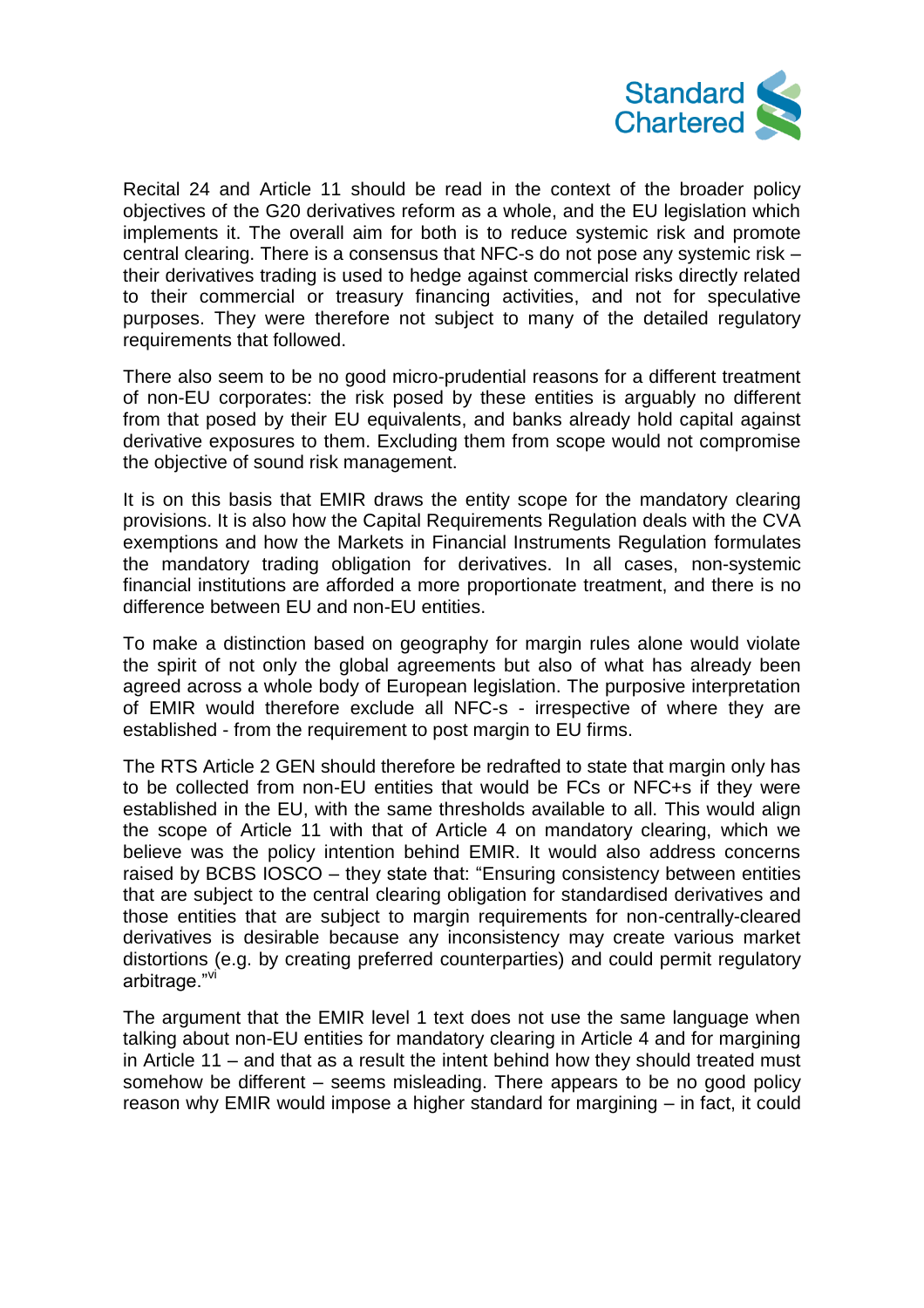

be argued that the drafting used in Article 11 is less specific than that used in Article 4 precisely in order to allow for more entities to be excluded from the requirements.

# **Equivalence**

We would caution against using Article 13 provisions on equivalence to deal with the cross-border application of the RTS. This is in part because of the difficulties experienced in the context of Article 25 decisions, the lack of progress in jurisdictions other than US and EU, and because the European Commission is unlikely to be able to assess more than a small number of jurisdictions in the short to medium term. It is, in any case, not clear how Article 13 applies if the EU counterparty itself is only subject to one set of rules. Most importantly, equivalence will not work because of the inherent uncertainty of the process: even a small mismatch in timing could result in a permanent loss of clients.

# **Question 2: Are there particular aspects, for instance of an operational nature, that are not addressed in an appropriate manner? If so, please provide the rationale for the concerns and potential solutions.**

There are several areas of concern that are not addressed in the draft RTS and which would need to be clarified before firms can start the implementation process. Many of these are covered in detail in the International Swaps and Derivatives Association's ("ISDA") response but we would like to draw ESAs' attention in particular to the issues of legal nature, related to the mechanics of how margin has to be collected from counterparties in jurisdictions where the local legislative regime does not support netting or collateral enforceability and, as a subset of the latter, segregation opinions.

# Collateral enforcement

ISDA currently has collateral enforceability opinions in relation to 51 countries. However, there are some jurisdictions which do not support close-out netting or collateral enforceability. (If a jurisdiction does not support netting, its insolvency and other laws typically do not support enforceability under the ISDA credit support documentation.) These include China and the Middle Eastern countries such as UAE, Qatar and Saudi Arabia.

We appreciate that the regulatory requirement is on the EU firms to collect margin, rather than to post it. However, this does not mean that the jurisdiction of the counterparty can be disregarded, either as a matter of regulation or of commercial reality. While it is market practice that many collateral arrangements under standard ISDA documentation are governed by English or New York law over collateral assets held or located in western jurisdictions (e.g. England, New York, Belgium), the jurisdiction of the posting counterparty remains relevant.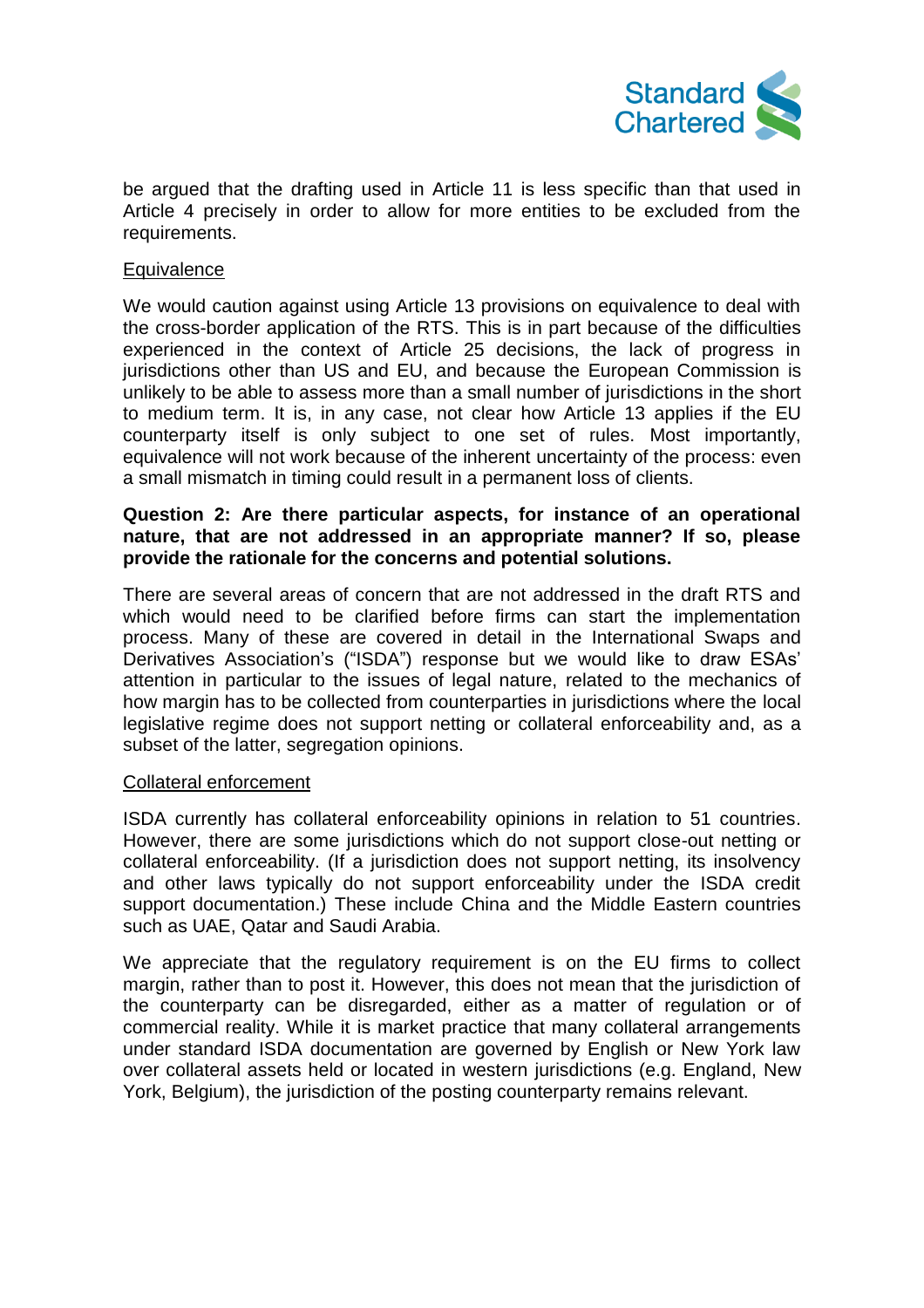

This is for two reasons. First, even if collateral is taken in Europe, absent a 'clean' opinion or legal certainty covering the posting counterparty's jurisdiction, there remains a risk that collateral will not be immediately available (as the draft RTS require), or that it can be clawed back. In other words, if a counterparty defaults, we may not be able to liquidate their collateral quickly if enforcement stays are imposed under the local law (speed of liquidation being one of main reasons for collecting margin in the first place). Alternatively, we may be prevented from retaining the collateral posted to us at all, because an insolvency official or other third party may be able to enforce a claim to it.

It would not be reasonable to expect firms to simply 'take' collateral from these jurisdictions in the face of uncertainty about their rights to it. This is why the existing prudential regulatory requirements for the recognition of financial collateral state that there needs to be legal certainty on enforceability of agreements, including in relation to the posting counterparty's jurisdiction. It is also worth noting that the European Financial Collateral Directive was an attempt to deal with some of the problems inherent in cross-border enforcement of collateral. As there is no equivalent legislation in many jurisdictions outside the EU, these issues remain unresolved.

Second, it is unlikely that all counterparties will be willing to accept asymmetrical margin arrangements. For any margin we collect, we may also have to post. Although the posting leg of the transaction will not be subject to the regulatory requirements as prescribed by the RTS, and although collateral may in fact be kept with a third party custodian, we will nevertheless be posting margin to counterparties from jurisdictions where there is a risk it may not be protected. This would increase our risk exposure – and arguably systemic risk too – which is the opposite of what the margin rules are aiming to achieve.

The draft RTS are silent on the consequences of not being able to obtain 'clean' opinions or legal certainty. It is not clear whether trading would have to cease in circumstances described above. Article 1 SEG requires that margin is immediately available to the collecting entity, and that satisfactory legal opinions must be obtained on whether the segregation arrangements meet the prescribed requirements. Neither of these conditions will be met in the case of non-EU jurisdictions described above.

If a policy decision is taken that banks have to margin all trades and can no longer choose to take credit risk and hold capital instead, European firms may effectively be shut out of some emerging market jurisdictions – including China and the Middle East. We would therefore urge ESAs to consider alternative ways of dealing this issue. We believe that the only realistic solution is to introduce a full exemption, or a transitional period of some kind, and for supervisors to continue to closely monitor firms' exposures. Any transitional should not be subject to fixed end dates, as the change of local law is not within the counterparties' control.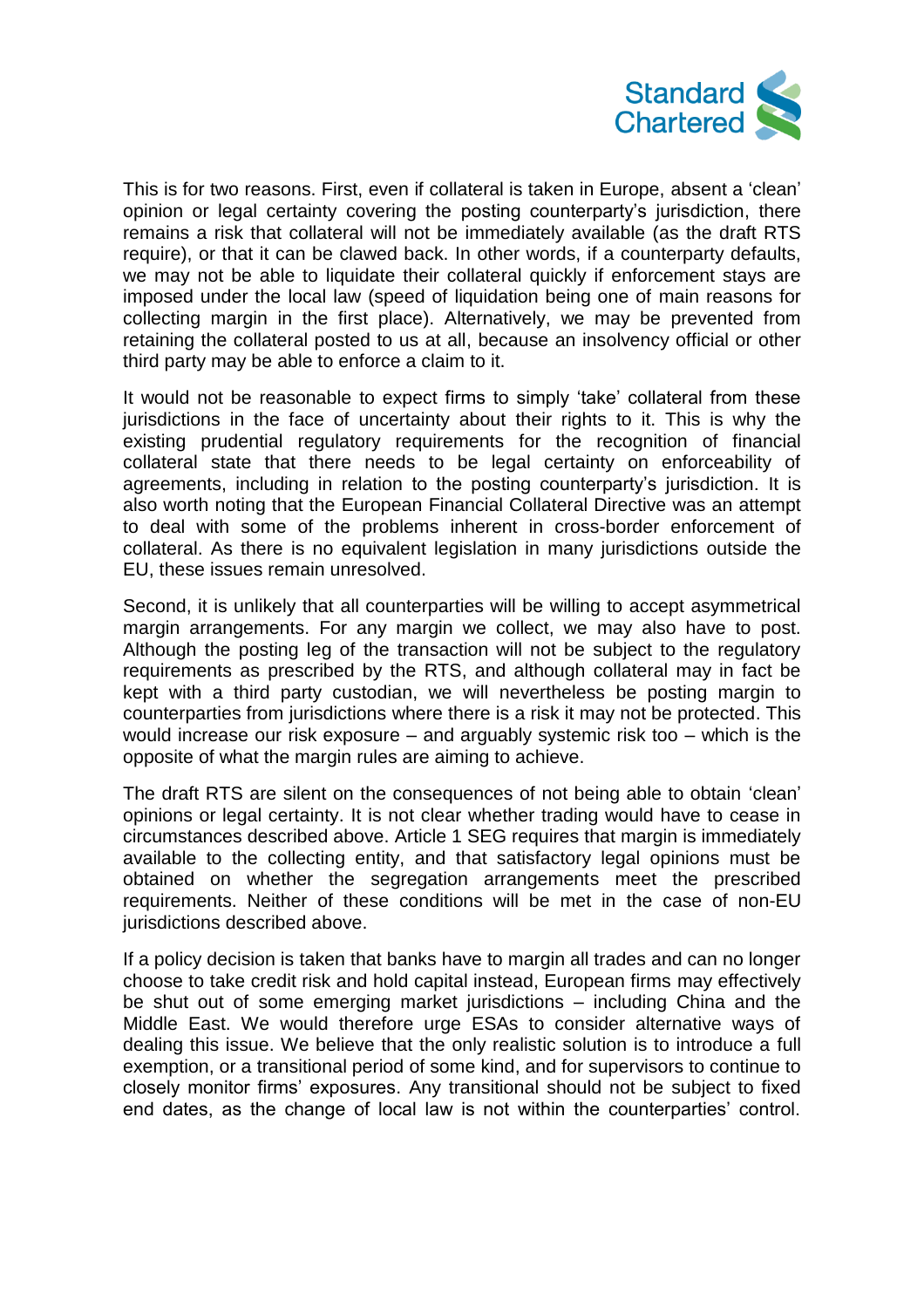

Local legislators should also be encouraged, via international bodies, to change their legal regimes to support the exchange of collateral.

### VM phase-in

We suggested in our response to the second BCBS IOSCO consultation that a phase-in period should be permitted for variation margin. The exchange of variation margin is by no means universal practice and it would, for some counterparties, require a significant shift in current practice. This could be particularly acute in emerging market jurisdictions.

We would therefore support the proposal put forward in the ISDA response that VM should be phased in, and we would urge regulators to re-consider their approach to timing in the context of the Working Group on Margining Requirements ("WGMR") set up by BCBS IOSCO.

#### Intra-group

EMIR defines intra-group trades in Article 3 and, in cases of group entities outside Europe, that definition is in part founded on jurisdictional equivalence. No country has so far been deemed equivalent by the European Commission. Without clarity on which of their group entities are likely to be covered by the definition, firms will find it difficult to plan for implementation. Even if the Commission publishes its initial round of determinations this year, this is likely to be limited to a small number of jurisdictions initially. It seems unlikely that the list will grow in the short to medium term - not only because of the slow progress of implementation globally (even among WGMR jurisdictions), but also because of the limited resources available at the European Commission to undertake the assessments.

We would propose that the final standards either exempt intra-group transactions in their entirety, irrespective of whether the equivalence test of Article 3 is met, or allow for a longer transitional in cases where the other group entity is from a non-EU jurisdiction.

In any case, the examples of restrictions in the legal impediment definitions in Article 3 IGT are too restrictive. Most countries have restrictions on the movement of capital when a business is in insolvency. However, while such restrictions may be in place, the transfer of own funds or repayment of liabilities would still be possible up to the point of insolvency. In addition, the existence of currency and exchange controls may not in themselves prevent the repayment of loans. The language as stated in examples (a) to (d) would effectively seem to disallow any intra-group entity that is a regulated entity or is subject to international accounting rules from applying the exemption, which seems at odds with the spirit of the exemption. Intra-group entities are considered to be safer due to the consistent risk management framework that is required to be applied across the group, which ensures greater security against a group entity becoming insolvent compared to a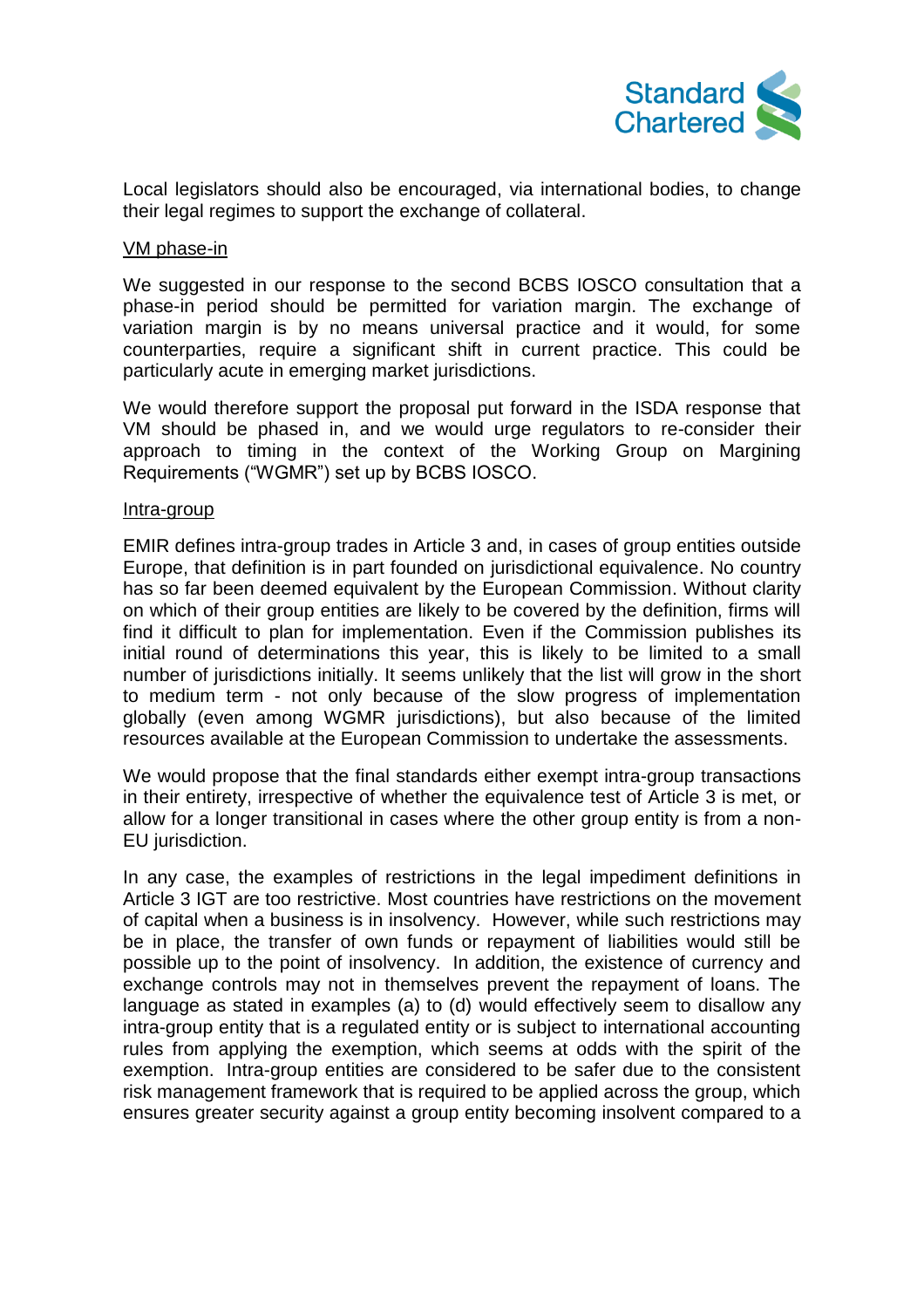

third party. All entities must still operate within the legal framework of the country in which they are incorporated.

# Initial margin thresholds

The final RTS should clarify that intra-group trades are not be included in the gross notional thresholds used for IM phase-in. As the threshold is determined on a group-wide basis, and such trades would be ignored when determining the consolidated position of the group, there seems to be no reason to include them.

Physically settled FX forwards and swaps should also be excluded from the calculations. EMIR Level 1 recognises that the risk posed by these products is different to that of other OTC derivatives, and the draft RTS permit FX forwards and swaps to be taken out of scope for initial margin. It would seem odd if those products were then counted towards the initial margin notional calculations – the same logic should apply throughout.

#### FX haircuts

The FX haircut should not apply to VM. This is because, unlike securities, cash in most currencies can be liquidated quickly. For securities denominated in a different currency, the haircut on the security would cover the possible loss of value during the foreclosure process.

**Question 3: Does the proposal adequately address the risks and concerns of counterparties to derivatives in cover pools or should the requirements be further tightened? Are the requirements, such as the use of the CRR instead of a UCITS definition of covered bonds, necessary ones to address the risks adequately? Is the market-based solution as outlined in the costbenefit analysis section, e.g. where a third party would post the collateral on behalf of the covered bond issuer/cover pool, an adequate and feasible alternative for covered bonds which do not meet the conditions mentioned in the proposed technical standards?** 

#### n/a

**Question 4: In respect of the use of a counterparty IRB model, are the counterparties confident that they will be able to access sufficient information to ensure appropriate transparency and to allow them to demonstrate an adequate understanding to their supervisory authority?** 

Although we appreciate the ESAs' attempt to simplify the process and move away from over-reliance on external ratings, we are not convinced that the proposal to allow the use of a counterparty's IRB model is workable in practice.

IRB models are proprietary and therefore unlikely to be shared in the level of detail that would likely be required by counterparties. More importantly, any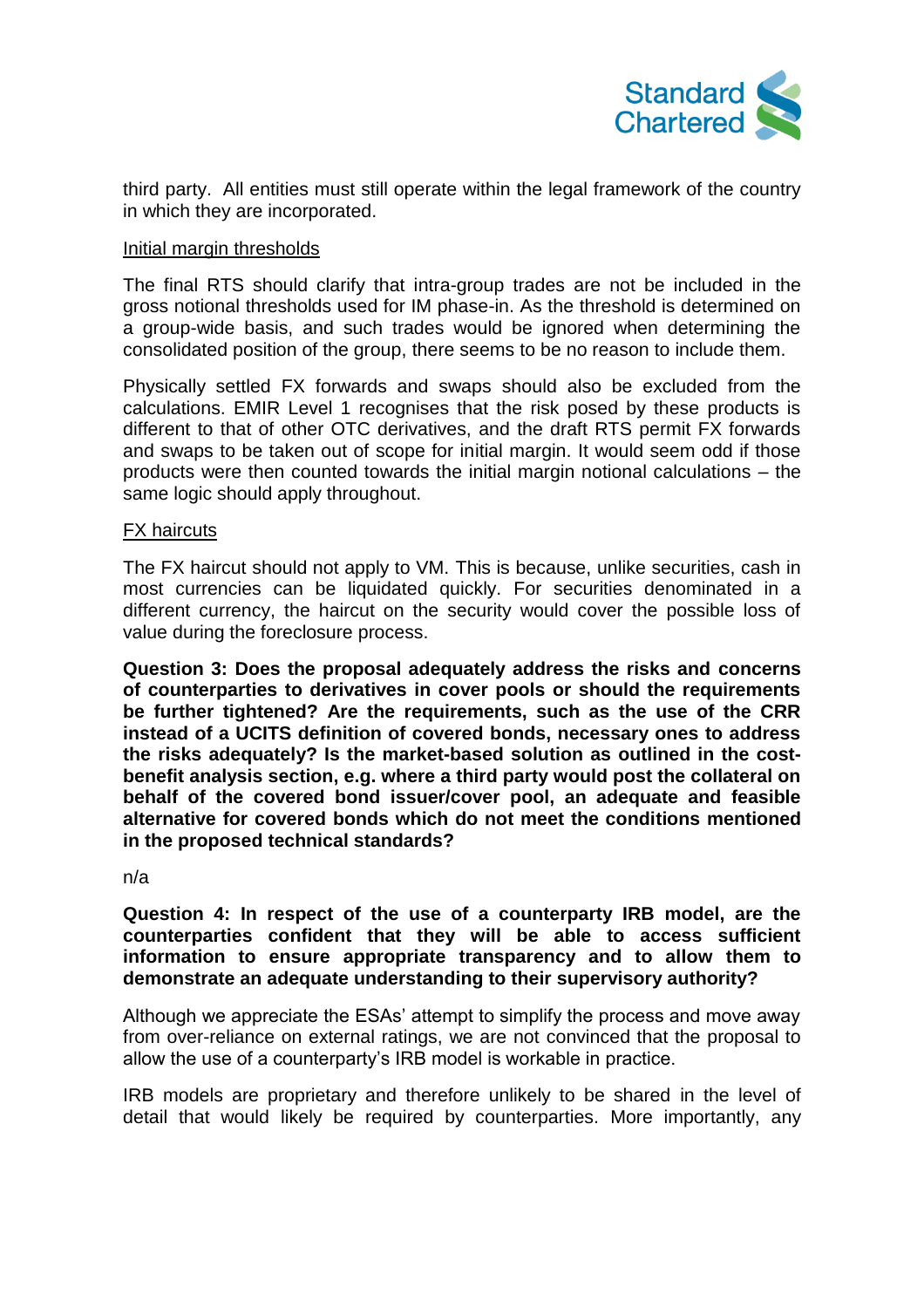

discrepancy between internal ratings could risk regulatory arbitrage: firms may choose to accept a counterparty's rating only if it is advantageous to them, and dispute it if it is not. The process would therefore face many of the same issues inherent in the proposal to use proprietary IM models, and it is precisely this potential for disagreements and disputes that led the industry to start developing the Standard Industry Initial Margin ("SIMM") via ISDA.

If the aim is to reduce reliance on external ratings, it may be better to consider setting up or endorsing an independent body to aggregate ratings and produce an industry average. This would preclude the need to share proprietary data with counterparties and would be based on models approved by supervisors. (Similar initiatives already exist – for example, PECDC [\(http://www.pecdc.org/\)](http://www.pecdc.org/) has been created by member banks to collect data to assist with the measurement of Loss Given Default and Exposure at Default.)

**Question 5: How would the introduction of concentration limits impact the management of collateral (please provide if possible quantitative information)? Are there arguments for exempting specific securities from concentration limits and how could negative effects be mitigated? What are the pros and cons of exempting securities issued by the governments or central banks of the same jurisdiction? Should proportionality requirements be introduced, if yes, how should these be calibrated to prevent liquidation issues under stressed market conditions?** 

We do not agree with the proposed concentration limits. Problems that would arise as a result of a requirement to diversify collateral go far beyond operational difficulties. This is especially – though not exclusively – the case when it comes to collecting margin from counterparties in emerging markets, where markets do not allow efficient mobilisation of collateral or where the sovereign issuer is the only realistic source of non-cash collateral.

In our view, the RTS definitions of collateral eligibility and the mandatory haircuts requirements already deal with the issues the ESAs are trying to address via concentration limits. BCBS IOSCO standards say that assets collected as collateral must be highly liquid and, after accounting for an appropriate haircut, be able to hold their value in times of financial stress so they can be liquidated in a reasonable amount of time. The draft RTS provisions similarly state that, without concentration limits, a counterparty may have to liquidate substantial amounts of single securities or from a single issuer at time of market uncertainty, which may impair the ability of counterparties to close their exposure.

In other words, both the eligibility criteria/haircuts and concentration limits are an attempt to deal with the issue of liquidation in times of market stress. While we appreciate the policy objective behind this, it is not clear why both should be needed. Collateral haircuts are sufficient – and, unlike the prescriptive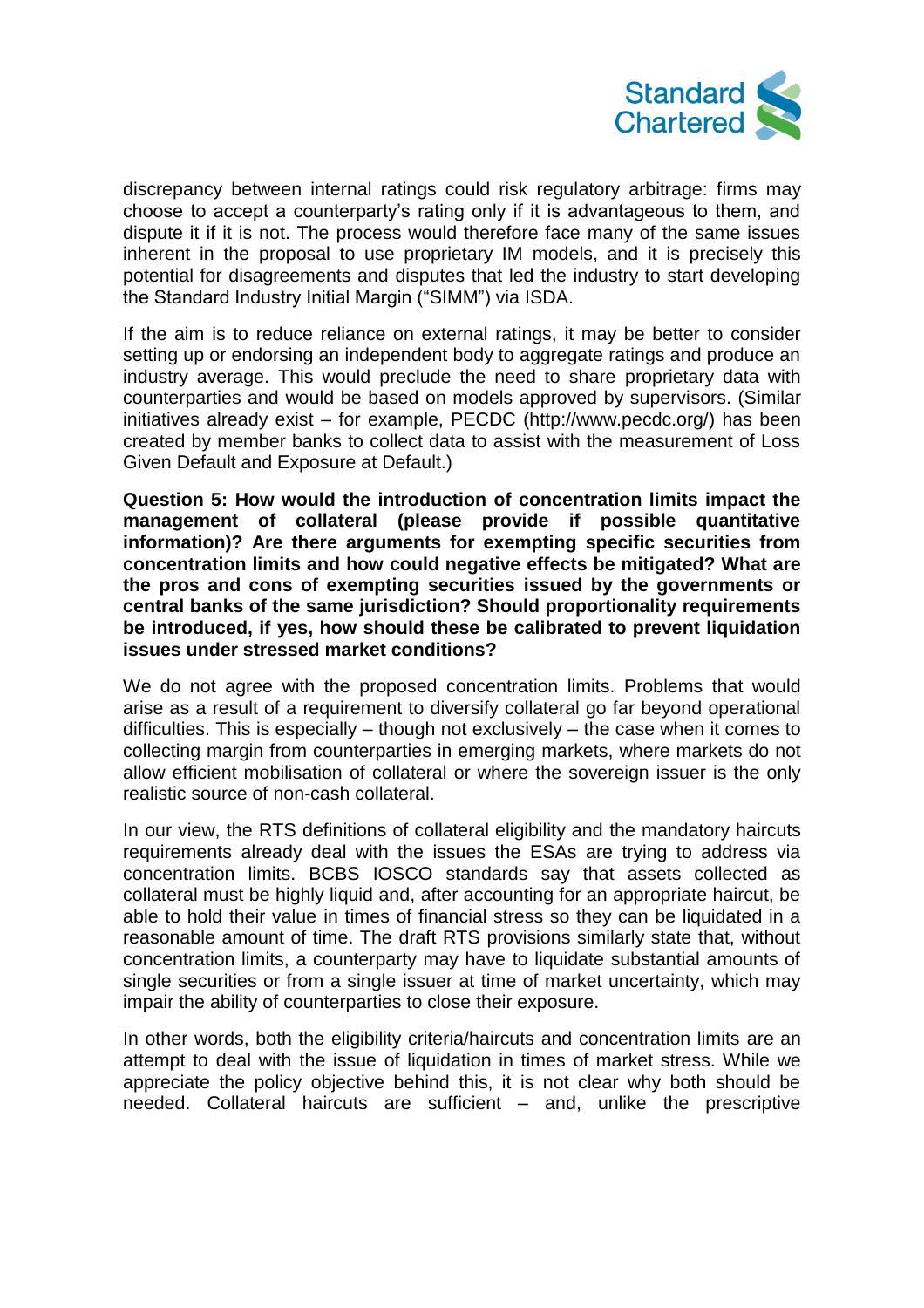

concentration limits, they were agreed by BCBS IOSCO so should be implemented consistently. Firms are already strongly incentivised to protect themselves against counterparty default, and collateral management will form a part of their risk management process.

At the open hearing in June, ESAs explained that the reason for the inclusion of concentration limits in the RTS was to reduce the reliance on sovereign debt and address the EU banks/sovereigns loop. In practice, in many emerging markets there is insufficient liquid collateral available from any other issuer. Corporate bond and repo markets will be either non-existent or not very well developed, so a requirement to diversify would be prohibitively expensive.

Nevertheless, if ESAs wish to impose limits, some securities should be exempted. Ideally, exemptions should mirror the local central bank collateral eligibility regimes, but at the very least include all securities issued by governments and central banks. In addition, and as the RTS allude to, smaller counterparties should be excluded from the requirement to diversify.

# **Question 6: How will market participants be able to ensure the fulfilment of all the conditions for the reuse of initial margins as required in the BCBS-IOSCO framework? Can the respondents identify which companies in the EU would require reuse or re-hypothecation of collateral as an essential component of their business models?**

The limited use of rehypothecation as proposed in the final BCBS IOSCO standards did not seem workable in practice. One-time rehypothecation would be overly complex to operationalise and control, especially across global markets and timezones - it would be too expensive for the limited benefits it would provide. We were therefore not surprised that the ESAs chose not to allow any rehypothecation at all in the European rules.

However, as with all the other proposals where the EU rules diverge from the BCBS IOSCO standards, there remains a risk that other jurisdictions do not restrict rehypothecation in the same way. This should be closely monitored by the WGMR and by the European regulators in order to avoid creating an unlevel playing field.

More generally, we have from the outset maintained that rehypothecation should not be prohibited in principle. As the ESAs will be aware from discussions in the context of the BCBS IOSCO consultation, the inability to reuse collateral will have an impact on the price of services provided to clients. The choice of asset treatment should be left to clients, with additional disclosure of risks and closer regulatory scrutiny if warranted.